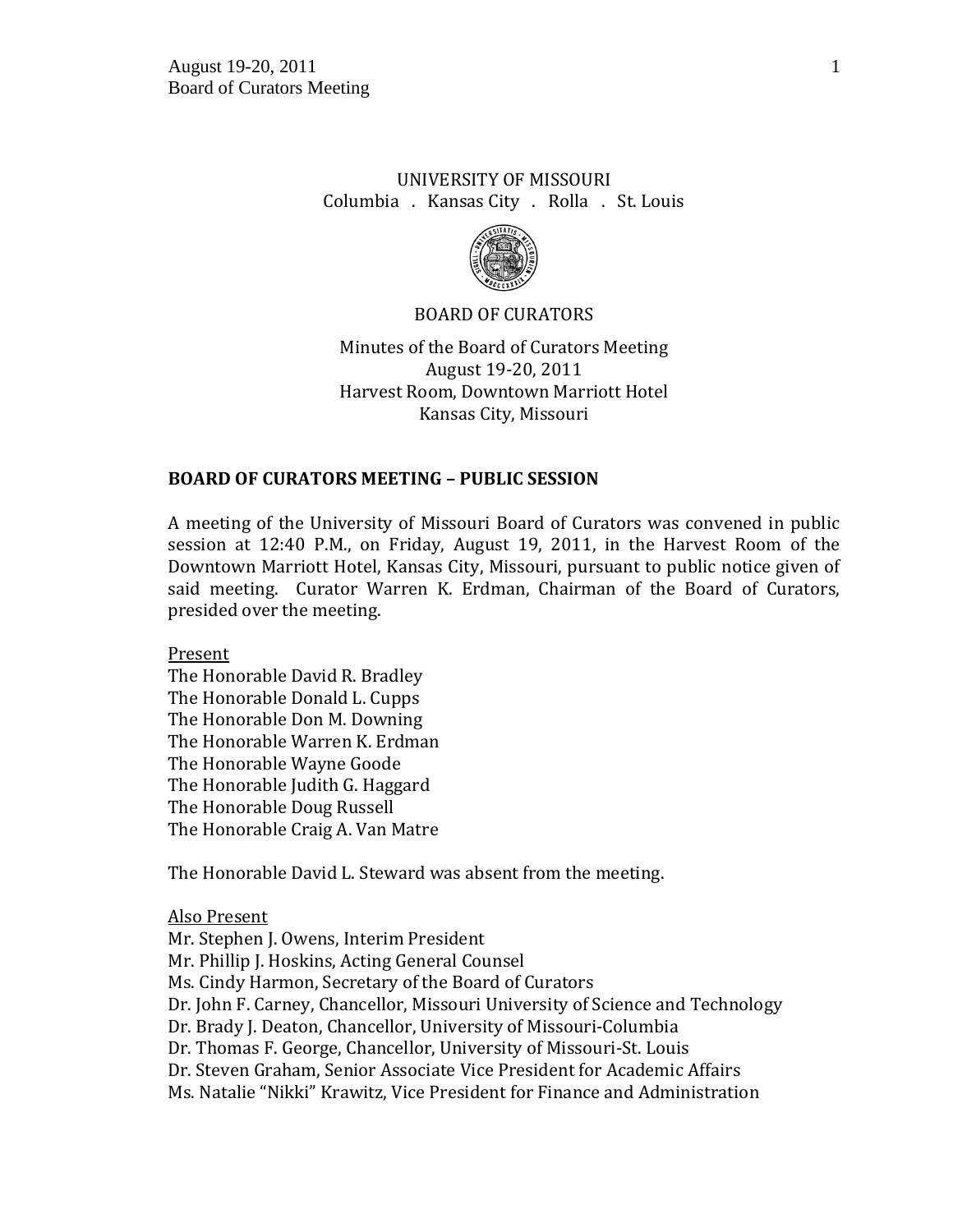Mr. Leo E. Morton, Chancellor, University of Missouri-Kansas City Ms. Kathleen M. Miller, Chief of Staff Ms. Cindy Pollard, Associate Vice President for Strategic Communications Dr. Kent Wray, Provost, Missouri University of Sciences and Technology Ms. Kelley Stuck, Associate Vice President, Total Compensation, UM Media Representatives

### **General Business**

Review of Consent Agenda – no discussion

# Resolution for Executive Session of the Board of Curators Meeting, August 19, 2011

It was moved by Curator Haggard and seconded by Curator Bradley, that there

shall be an executive session with a closed record and closed vote of the Board of

Curators meeting, on August 19, 2011 for consideration of:

- **Section 610.021(1), RSMo**, relating to matters identified in that provision, which include legal actions, causes of action or litigation, and confidential or privileged communications with counsel; and
- **Section 610.021(3), RSMo**, relating to matters identified in that provision, which include hiring, firing, disciplining, or promoting or particular employees; and
- **Section 610.021(12), RSMo,** relating to matters identified in that provision, which include sealed bids and related documents and sealed proposals and related documents or documents related to a negotiated contract; and
- **Section 610.021 (13), RSMo**, relating to matters identified in that provision, which include individually identifiable personnel records, performance ratings, or records pertaining to employees or applicants for employment; and

Roll call vote:

Curator Bradley voted yes. Curator Cupps voted yes. Curator Downing voted yes. Curator Erdman voted yes. Curator Goode voted yes. Curator Haggard voted yes.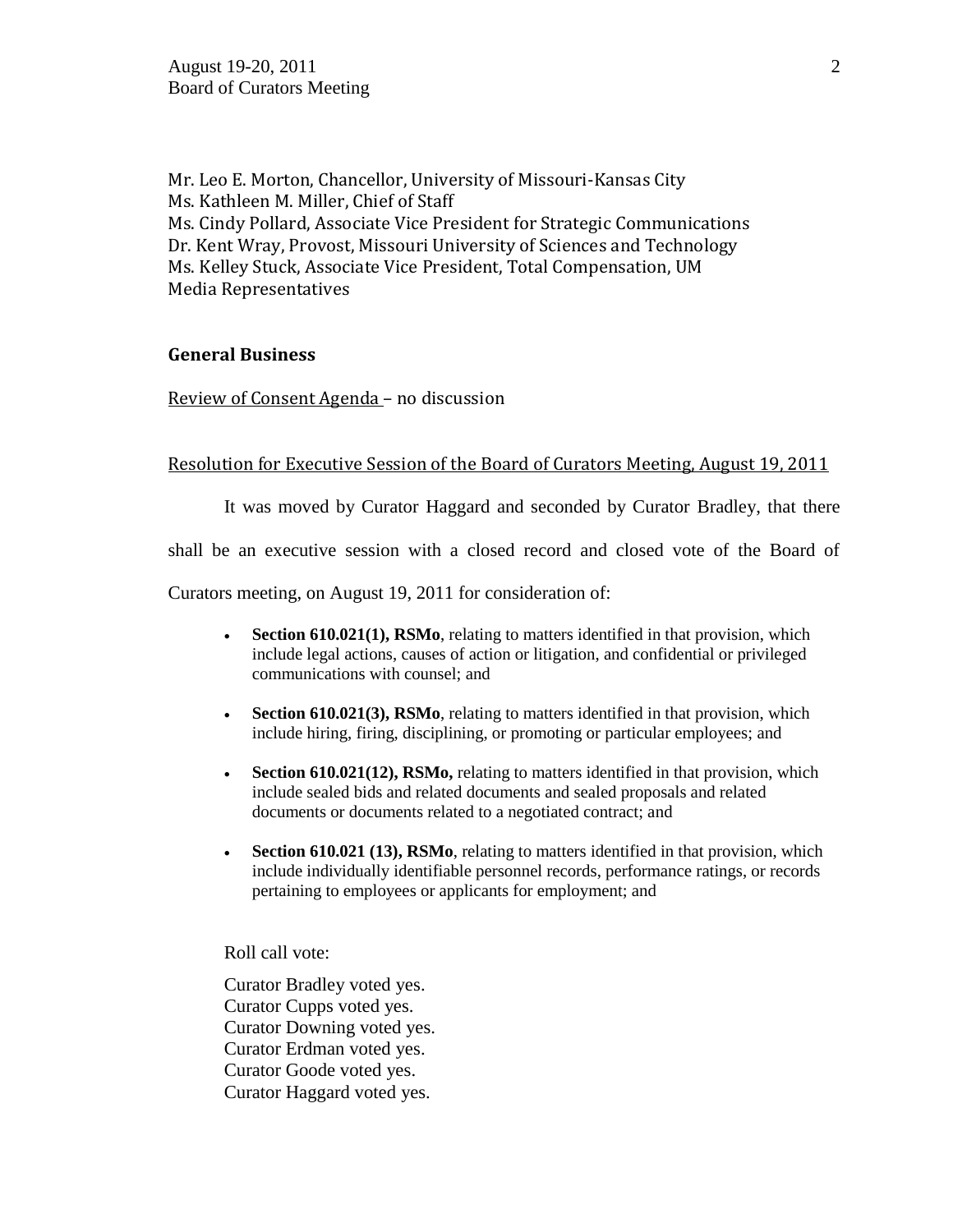Curator Russell voted yes. Curator Steward was absent. Curator Van Matre voted yes.

The motion carried.

# Resolution for Executive Session of the Board of Curators Academic, Student and External Affairs Committee Meeting, August 19, 2011

It was moved by Curator Haggard and seconded by Curator Bradley, that there shall be an executive session with a closed record and closed vote of the Board of Curators Academic, Student and External Affairs Committee meeting, on August 19, 2011 for consideration of:

- **Section 610.021(1), RSMo**, relating to matters identified in that provision, which include legal actions, causes of action or litigation, and confidential or privileged communications with counsel; and
- **Section 610.021(12), RSMo,** relating to matters identified in that provision, which include sealed bids and related documents and sealed proposals and related documents or documents related to a negotiated contract; and

Roll call vote:

Curator Bradley voted yes. Curator Cupps voted yes. Curator Downing voted yes. Curator Erdman voted yes. Curator Goode voted yes. Curator Haggard voted yes. Curator Russell voted yes. Curator Steward was absent. Curator Van Matre voted yes.

The motion carried.

Resolution for Executive Session of the Board of Curators Audit Committee Meeting, August 19, 2011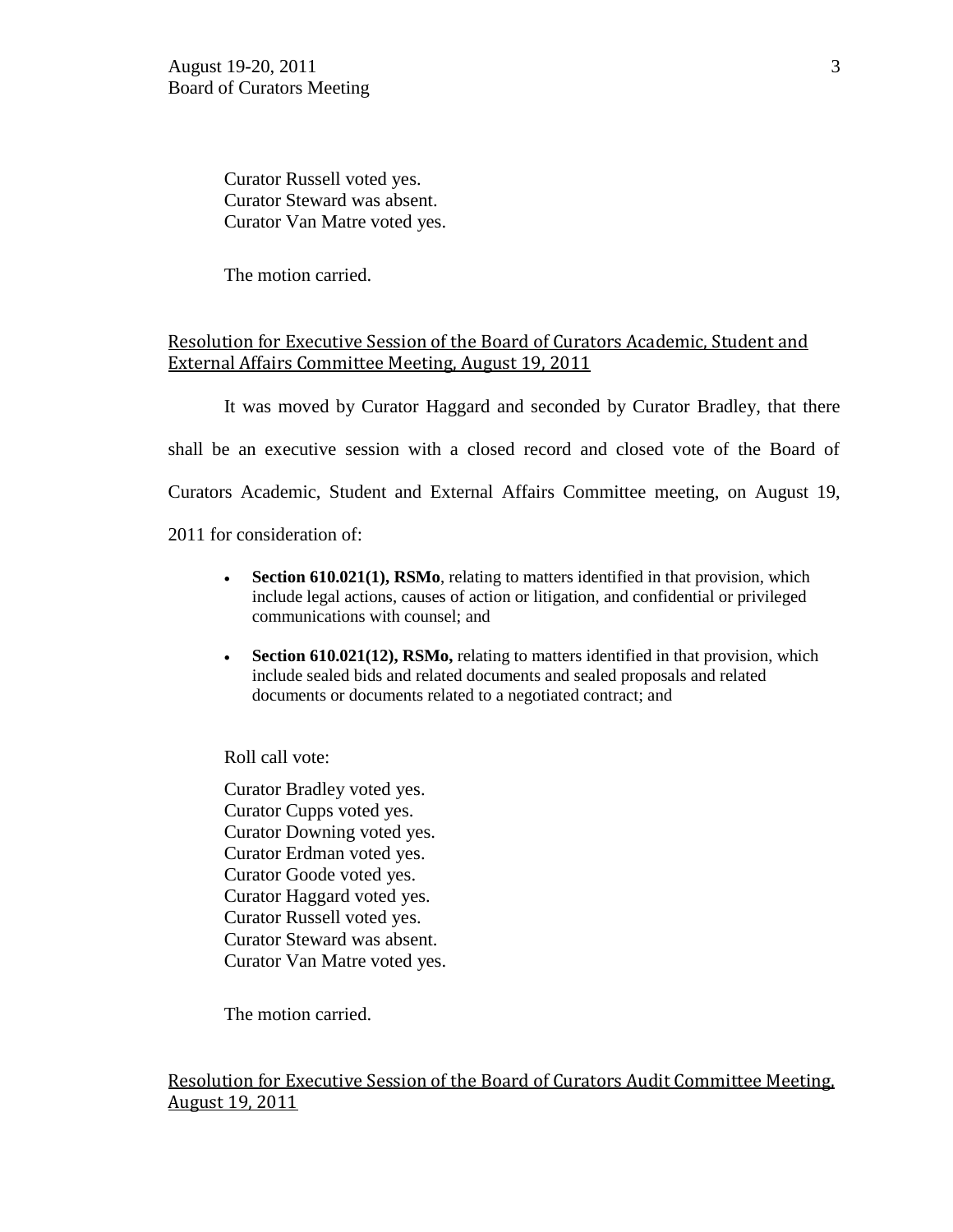It was moved by Curator Downing and seconded by Curator Goode, that there shall be an executive session with a closed record and closed vote of the Board of Curators Audit Committee meeting, on August 19, 2011 for consideration of:

- **Section 610.021(1), RSMo**, relating to matters identified in that provision, which include legal actions, causes of action or litigation, and confidential or privileged communications with counsel; and
- Section 610.021(17), RSMo, relating to matters identified in that provision, which include confidential or privileged communications between a public governmental body and its auditor.

Roll call vote:

Curator Bradley voted yes. Curator Cupps voted yes. Curator Downing voted yes. Curator Erdman voted yes. Curator Goode voted yes. Curator Haggard voted yes. Curator Russell voted yes. Curator Steward was absent. Curator Van Matre voted yes.

The motion carried.

#### Resolution for Executive Session of the Presidential Search Committee

It was moved by Curator Bradley and seconded by Curator Cupps, that there shall

be a closed meeting with a closed record and closed vote of the Presidential Search

Committee, on August 19-20, 2011, for consideration of:

Section **610.021(1), RSMo**, relating to matters identified in that provision, which include legal actions, causes of action or litigation, and confidential or privileged communications with counsel;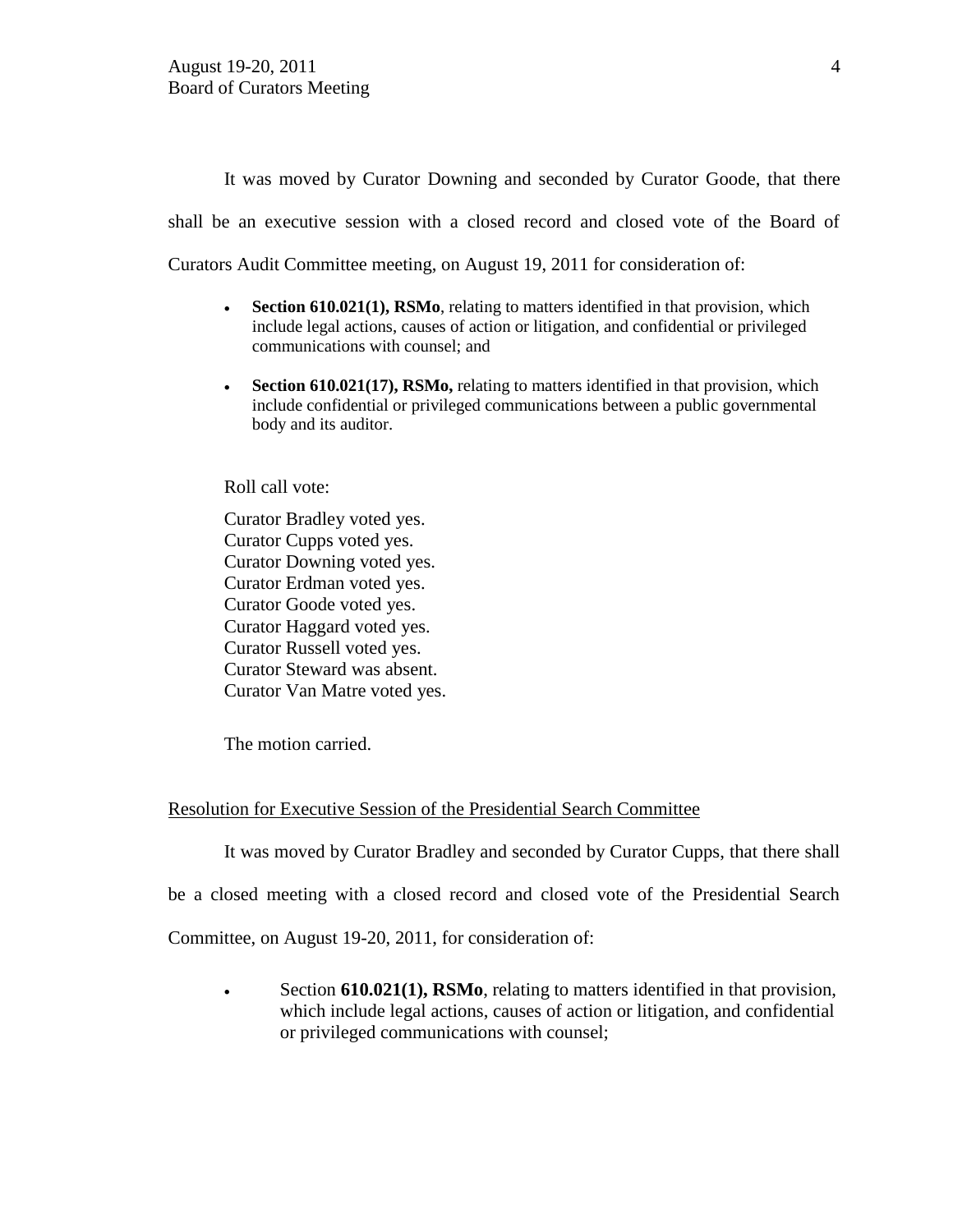- Section **610.021(3), RSMo**, relating to matters identified in that provision, which include hiring, firing, disciplining, or promoting of particular employees; and
- Section **610.021(13), RSMo**, relating to matters identified in that provision, which include individually identifiable personnel records, performance ratings, or records pertaining to employees or applicants for employment.

Roll call vote:

Curator Bradley voted yes. Curator Cupps voted yes. Curator Downing voted yes. Curator Erdman voted yes. Curator Goode voted yes. Curator Haggard voted yes. Curator Russell voted yes. Curator Steward was absent. Curator Van Matre voted yes. Student Representative Confer was absent.

The motion carried.

Standing Committee meetings commenced at 12:45 P.M., on Friday, August 19, 2011, and concluded at 6:00 P.M., on Friday, August 19, 2011.

## **Consent Agenda**

It was endorsed by Interim President Owens, moved by Curator Downing and

seconded by Curator Van Matre, that the following items be approved by consent agenda:

- 1. Minutes, July 22, 2011 Board of Curators Meeting as provided to the curators for review and approval.
- 2. Minutes, July 22, 2011 Board of Curators Finance Committee Meeting as provided to the curators for review and approval.
- 3. Minutes, July 11 and 22 Board of Curators Presidential Search Committee Meetings - as provided to the curators for review and approval.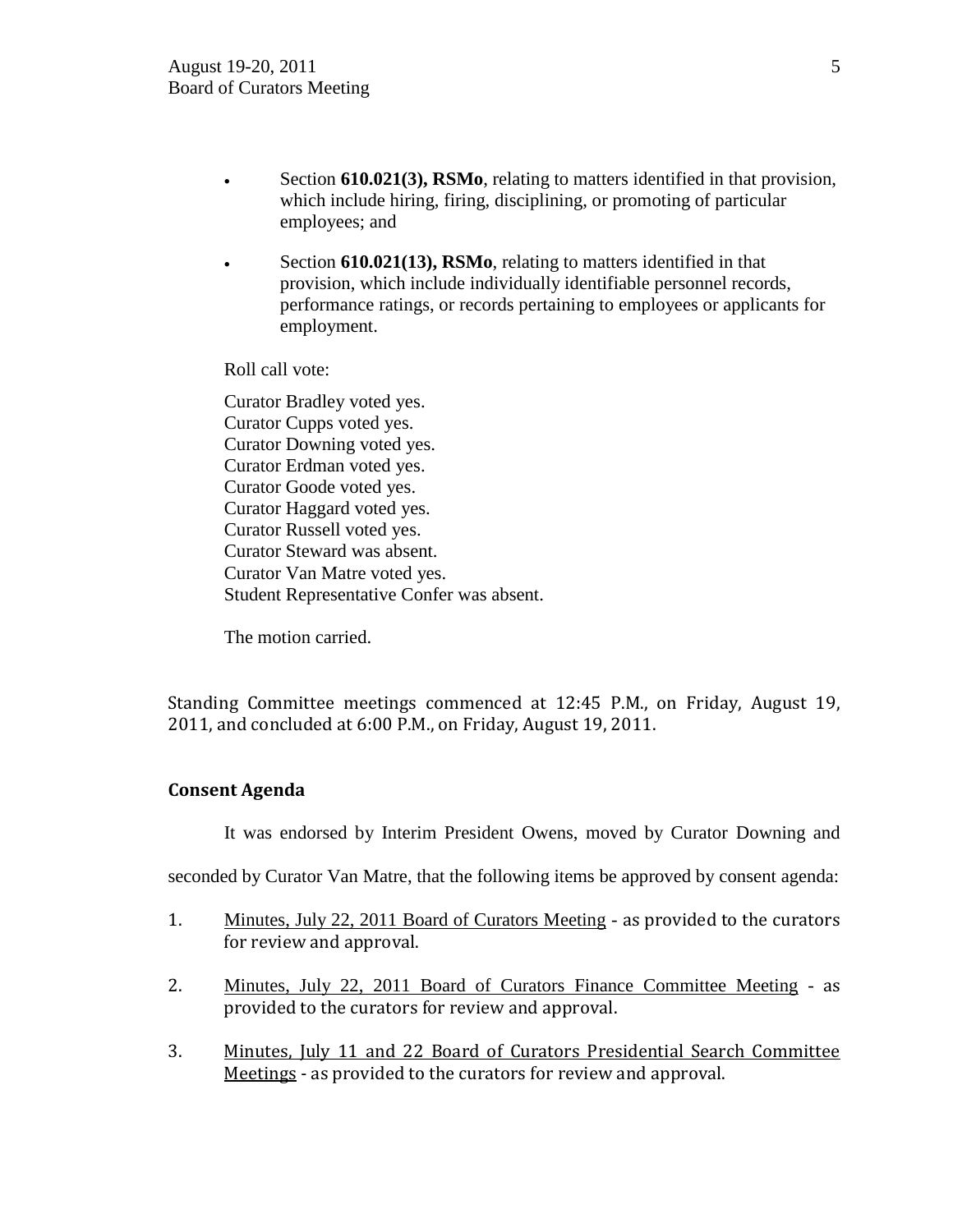- 4. Minutes, August 1, 2011 Board of Curators Executive Committee Meeting as provided to the curators for review and approval.
- 5. Amendment to Collected Rules and Regulations 70.060, Consulting, Design and Construction, UM

#### **70.060 Consulting, Design and Construction**

Bd. Min. 12-12-64, p. 26,063; Amended Bd. Min. 11-19-76; 8.250 R.S.Mo 1929; Bd. Min. 5-5-89, Amended Bd. Min. 12-15- 95; Bd. Min. 9-27-01; Bd. Min. 3-22-02; Bd. Min. 12-11-03, Bd. Min. 5-5-06, Bd. Min. 10-5-07, Bd. Min. 9-24-10, Bd. Min 8-19-11.

- A. The President shall have the authority to hire consultants and administer facilities design and construction operations in conformance with these Collected Rules and Regulations.
- B. Board of Curators approval shall be obtained for:
	- 1. Campus master plans when significant changes are proposed, but not less than every three years.
	- 2. The architectural and engineering consultant fees and the project budget, funding and scope of work for Capital Improvements projects with a total project cost of \$5,000,000 or more, or bond financed projects, before the design of the project is started. This does not include the pre-design programming and planning to develop the estimated project cost, scope of work, and justification.
	- 3. The architectural and engineering consultant when the fees are more than \$500,000 and the project cost is less than \$5,000,000.
	- 4. If a previously approved Capital Improvement project changes substantially in size, scope, or cost, or the source of funds changes significantly, the Capital Improvement project shall be reapproved before construction begins, the Guaranteed Maximum Price is increased, or, in the case of a project that includes a series of construction contracts, the next construction contract is approved.
- C. Bond Financed Capital Improvement Projects
	- 1. Board of Curators approval shall be obtained for the use of bond financing on a project prior to bidding.
	- 2. Facilities and Administrative Cost Recovery may be used as an identified funding stream for the debt service on bonds issued to build research and academic buildings at the University of Missouri, on a facility for which the Board has approved a business plan. The approval of a business plan must occur prior to hiring architectural and engineering consultants. The total amount approved by the Board of Curators for this purpose will not exceed 20% of the annual average total  $F \& A$  cost recovery generated by the University of Missouri over the most recent three fiscal years; and, the total amount approved for a campus' projects will not exceed 20% of the annual average total  $F \& A$  cost recovery generated by the campus over the most recent three fiscal years. Exceptions to this policy can be made at the discretion of and by a vote of the Board of Curators.
- D. Project Design of new buildings and building additions with a total project cost greater than \$5,000,000 will be presented to the Board of Curators for informational review before design is complete and construction contracts are awarded.
- E. A quarterly report shall be provided to the Board for construction contracts, including Construction Manager contracts, more than \$500,000.
- F. The Board of Curators will review the Capital Project Plan annually.
- G. Competitive bids are not required for:
	- 1. Projects estimated at less than \$25,000, if there are no savings or advantages to bidding.
- H. Master Construction Agreements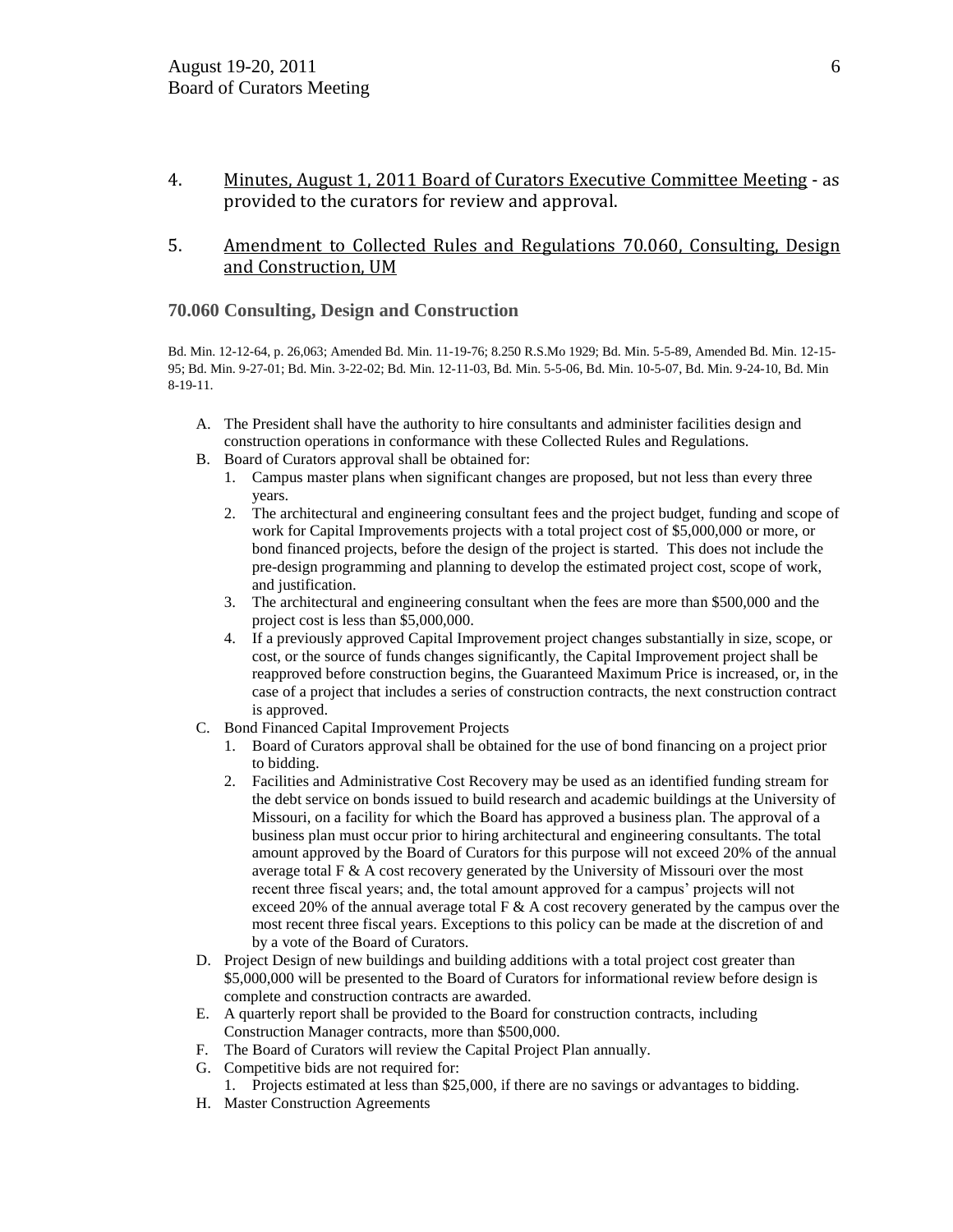- 1. Master Construction Agreements shall be competitively bid including price, firms" qualifications and quality of services provided in evaluating the best proposal.
- 2. Individual projects may be performed under Master Construction Agreements without seeking competitive bids for the individual projects.
- 3. The construction cost for individual projects performed by Master Construction Agreements shall not exceed \$1,000,000.
- 4. Master Construction Agreements shall be annual agreements with annual renewals not to exceed a total contract period of (5) five years.
- 5. Individual projects performed under a Master Construction Agreement would not be advertised for bidding.
- I. Codes and Standards
	- 1. All facilities shall comply with International Code Council (ICC) Codes. Codes and standards required by accreditation agencies will also be used unless the ICC requirements are more stringent. In the event that special design features and/or construction systems are not covered in the ICC codes, the applicable edition of the National Fire Protection Association (NFPA) family of standards and/or the NFPA 101 Life Safety Code shall be used.
	- 2. All facilities shall be in conformance with the Americans with Disabilities Act.
- J. Construction projects, other than individual projects performed on master construction agreements, estimated to cost \$100,000 or more shall be advertised for bid for five days in two newspapers with a circulation of at least 50,000, and at least two times over a 10 day period in a newspaper located in the county where the work is located, or advertised through an electronic medium if this method is more advantageous in soliciting competitive bids.
- K. Notwithstanding any provision herein to the contrary, the Board of Curators may, at its discretion, dispense with the competitive bidding and advertising requirements in this Section 70.060 as they relate to the construction of a building on University property if a private donor providing all or substantially all of the money for such construction project specifies, as a condition precedent to the donation, the architect and/or the general contractor to be utilized. In exercising its discretion concerning such donations, the Board of Curators" considerations will include, but not necessarily be limited to, the capabilities and prior experience of the architect and/or general contractor with similar construction projects, the ability of the University to assure that the building meets all applicable construction standards and codes, any conflicts of interest that may exist for the donor, the architect and/or general contractor and the ability of the University to assure compliance with all applicable contract terms and laws related to such construction projects. Any such approval by the Board of Curators to dispense with the competitive bidding and advertising requirements in this Section 70.060 shall be contingent upon the willingness of the specified architect and/or general contractor to agree in writing to comply with standard University contract terms and conditions and to perform such contractual obligations for a specified amount within the specified budget for the construction project.
- L. Preference shall be given to Missouri products and firms when such are equally or better suited for the intended purpose and can be obtained without additional cost. Firms are considered "Missouri firms" if they maintain a regular place of business in the State of Missouri.
- M. The prevailing wages in the community where construction takes place shall be required to be paid on all construction projects for construction work. Prevailing wages are not required to be paid for maintenance work.

### 6. 2011 Security Resolution

The Curators of the University of Missouri agree that the following individuals occupying the designated offices shall constitute a Security Executive Committee with full authority and responsibility for the negotiation, execution and administration of Department of Energy, Nuclear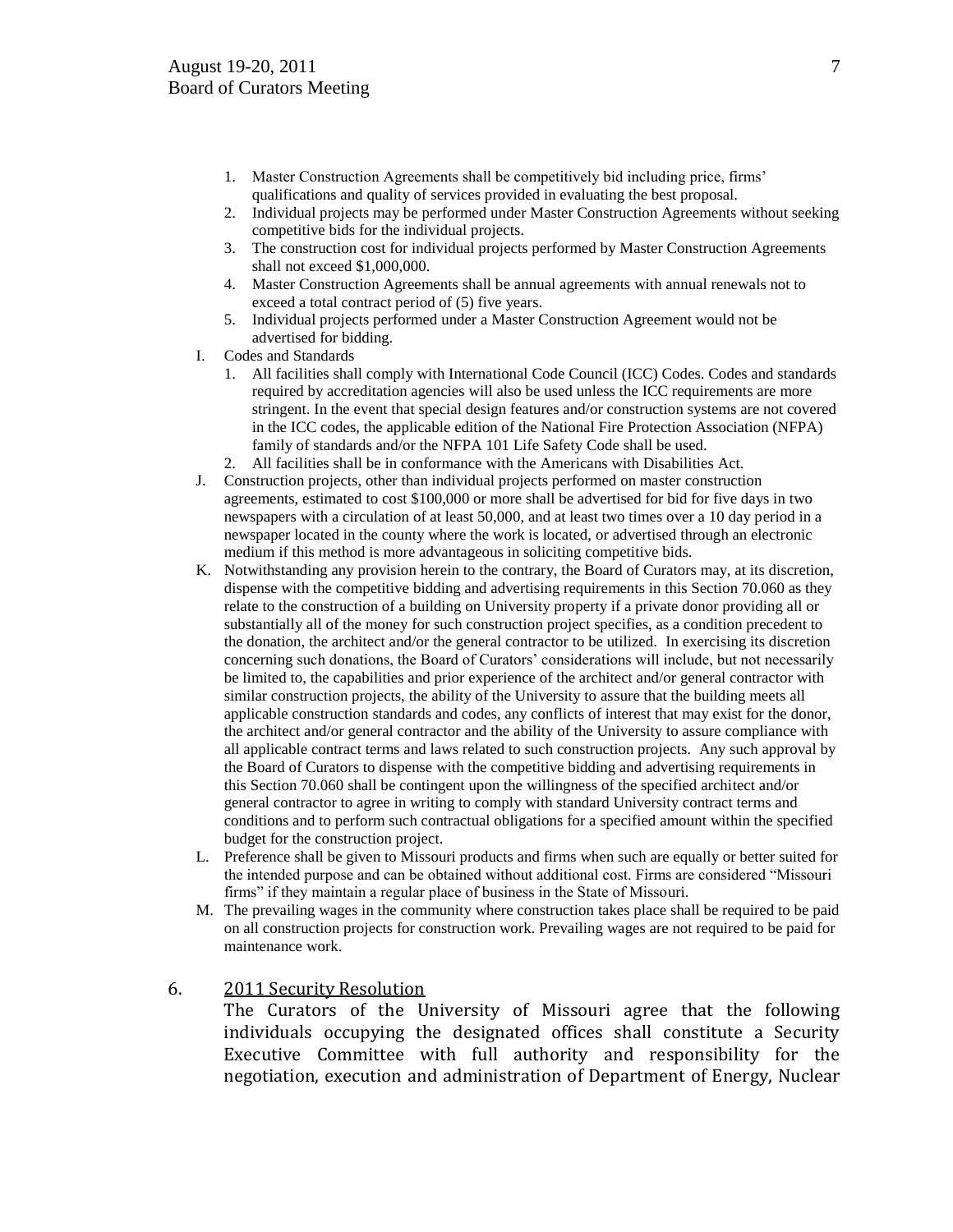Regulatory Commission, or User Agency classified contracts as described in DoD 5520.22-M, "National Industrial Security Program":

Chancellor, University of Missouri-Columbia, Brady J. Deaton, Ph.D. Provost, University of Missouri-Columbia, Brian L. Foster, Ph.D. Facility Security Officer, University of Missouri System and University of Missouri-Columbia, Leon M. Hoffsette

The members of this Security Executive Committee have been processed for a personnel security clearance for access to classified information to the level of the facility security clearance granted to this institution, as provided for under the aforementioned security program.

The said Security Executive Committee is hereby delegated all of the Board's duties and responsibilities pertaining to the protection of classified information under classified contracts of the Department of Defense or User Agencies, the Department of Energy, or the Nuclear Regulatory Commission of the security program awarded to the Curators of the University of Missouri.

The following officers and members of the University of Missouri Board of Curators shall not be required, shall not have, and can be effectively excluded from, access to all classified information in the possession of the Curators of the University of Missouri, and do not occupy positions that would enable them to affect adversely the policies and practices of the Curators of the University of Missouri in the performance of classified contracts for the Department of The Defense or User Agencies, the Department of Energy, or the Nuclear Regulatory Commission of its security program, awarded to the Curators of the University of Missouri, and need not be processed for a personnel security clearance:

All nine members of the Board of Curators: [David R. Bradley](http://www.umsystem.edu/curators/members/bradleyd) [Donald L. Cupps](http://www.umsystem.edu/curators/members/cuppsd) [Don M. Downing](http://www.umsystem.edu/curators/members/downingd) [Warren K. Erdman](http://www.umsystem.edu/curators/members/erdmanw) [Wayne Goode](http://www.umsystem.edu/curators/members/goodew) [Judith G. Haggard](http://www.umsystem.edu/curators/members/haggardj) [Doug Russell](http://www.umsystem.edu/curators/members/russelld) [David L. Steward](http://www.umsystem.edu/curators/members/stewardd) [Craig A. Van Matre](http://www.umsystem.edu/curators/members/vanmatrec)

Interim President of the University of Missouri, Stephen J. Owens, J.D.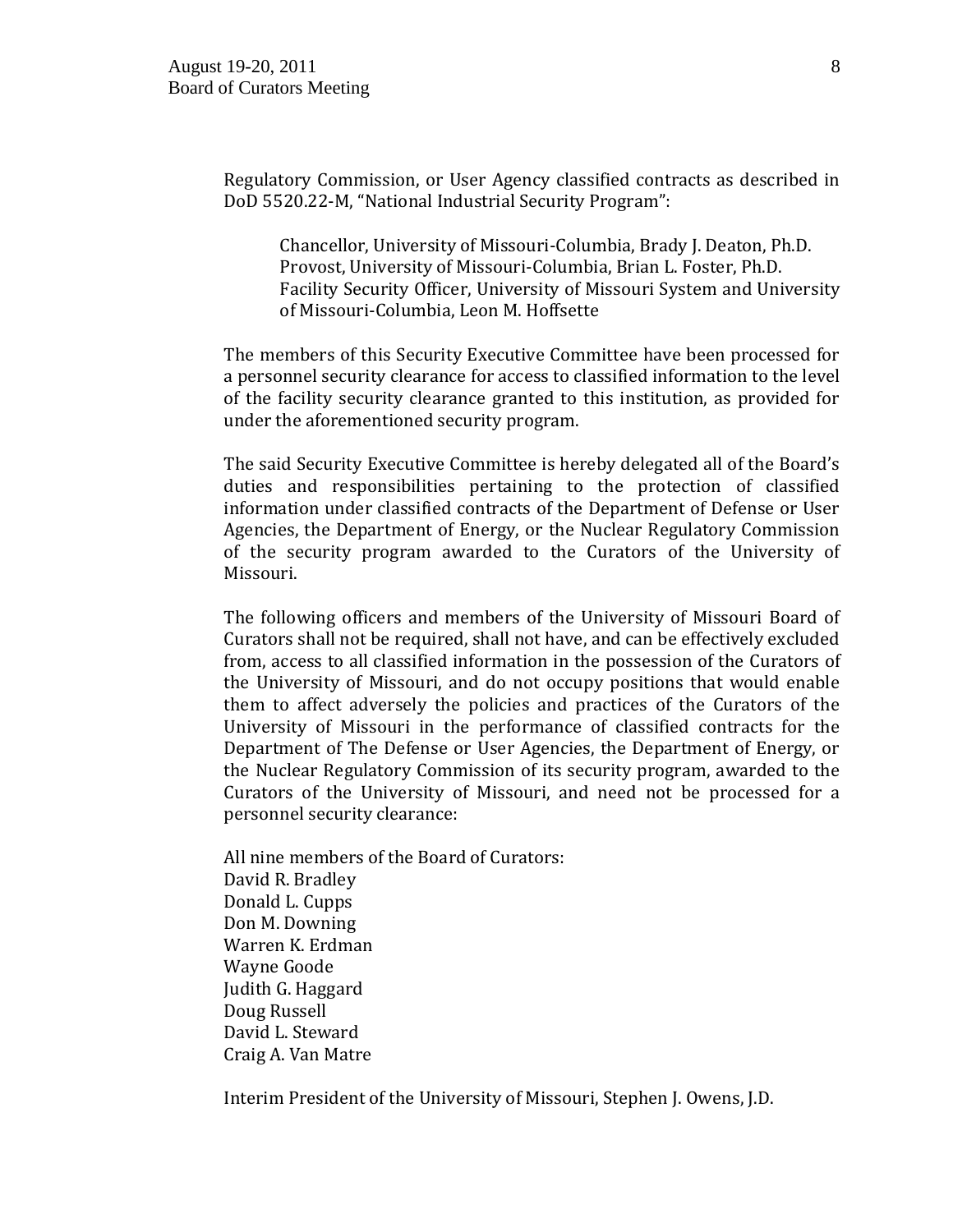Vice President for Finance and Administration, Natalie "Nikki" Krawitz Vice President for Information Technology, Gary K. Allen, DVM, Ph.D. Vice President for Human Resources, Betsy Rodriguez, Ph.D. Vice President for Government Relations, Stephen C. Knorr Vice President for Research and Economic Development, Michael F. Nichols, Ph.D. Chancellor, University of Missouri-Kansas City, Leo E. Morton Chancellor, University of Missouri-St. Louis, Thomas F. George, Ph.D. Chancellor, Missouri University of Science and Technology, John F. Carney III, Ph.D. (through 8-31-11) Interim Chancellor, Missouri University of Science and Technology, Warren K. Wray, Ph.D. (effective 9-1-11) Senior Associate Vice President for Academic Affairs, Steven W. Graham, Ph.D. Chief of Staff, Kathleen M. Miller Roll call vote of the Board: Curator Bradley voted yes. Curator Cupps voted yes. Curator Downing voted yes.

Curator Erdman voted yes. Curator Goode voted yes. Curator Haggard voted yes. Curator Russell voted yes. Curator Steward was absent. Curator Van Matre voted yes.

The motion carried.

### **Finance**

Committee Chairman Downing provided a recap of the August 19, 2011 Finance Committee meeting.

## Project Approval, Wolpers & Johnston Halls Renovation, MU

It was recommended by Chancellor Deaton, endorsed by Interim President Owens, recommended by the Finance Committee, moved by Curator Van Matre and seconded by Curator Goode, that the following action be approved: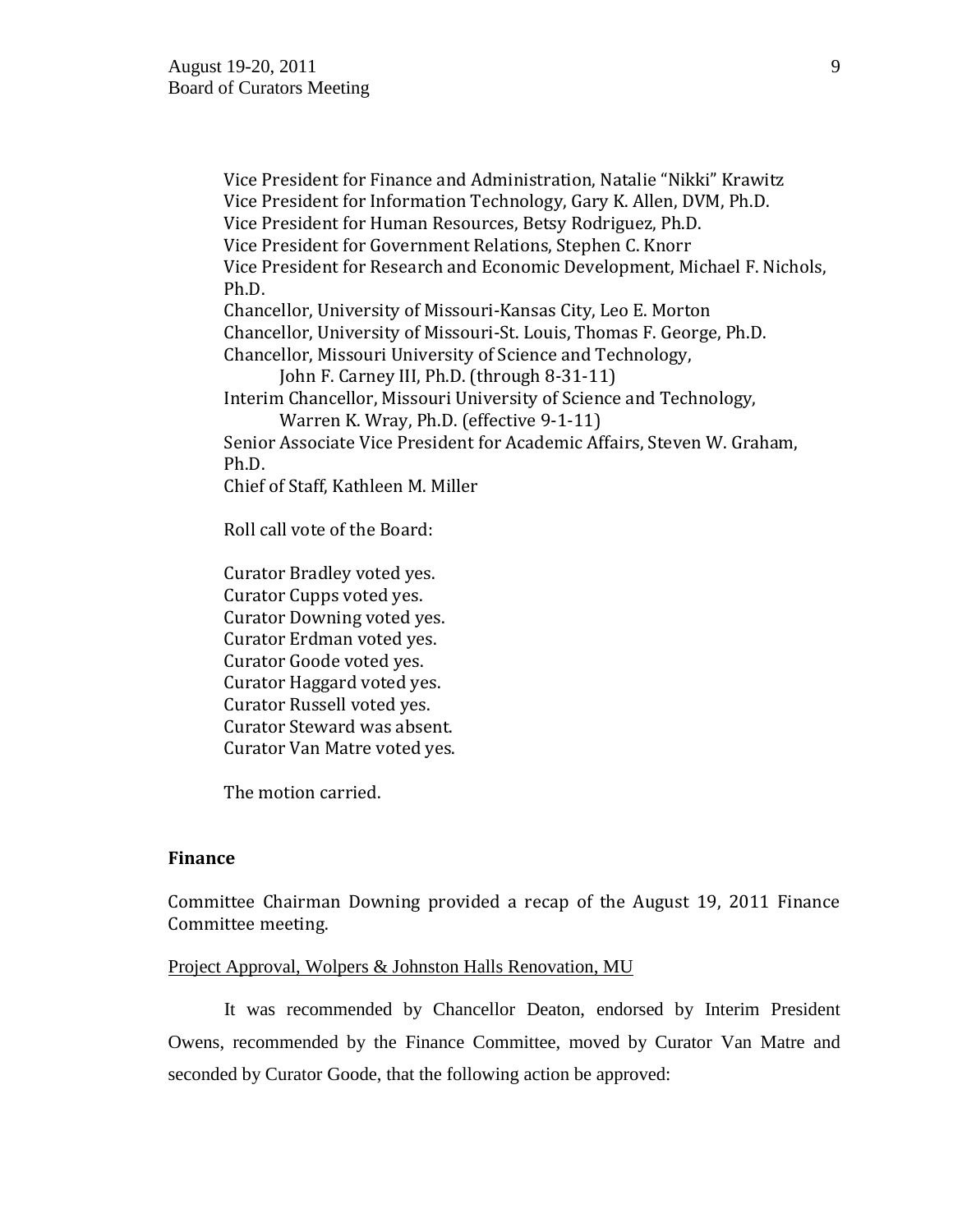the project approval for the Wolpers and Johnston Halls Renovation, for the University of Missouri-Columbia.

| \$29,701,075 |
|--------------|
| 4,077,000    |
| 3,000,000    |
| \$36,778,075 |
|              |

Roll call vote:

Curator Bradley voted yes. Curator Cupps voted yes. Curator Downing voted yes. Curator Erdman voted yes. Curator Goode voted yes. Curator Haggard voted yes. Curator Russell voted yes. Curator Steward was absent. Curator Van Matre voted yes.

The motion carried.

# Debt Financing Approval, University Center Renovation – Student Success Center, UMKC

It was recommended by Chancellor Morton, endorsed by Interim President Owens, recommended by the Finance Committee, moved by Curator Van Matre and seconded by Curator Goode, that the following action be approved:

debt financing for an additional \$3,000,000 for the University Center Renovation – Student Success Center, for the University of Missouri-Kansas City.

Roll call vote:

Curator Bradley voted yes. Curator Cupps voted yes. Curator Downing voted yes. Curator Erdman voted yes. Curator Goode voted yes. Curator Haggard voted yes.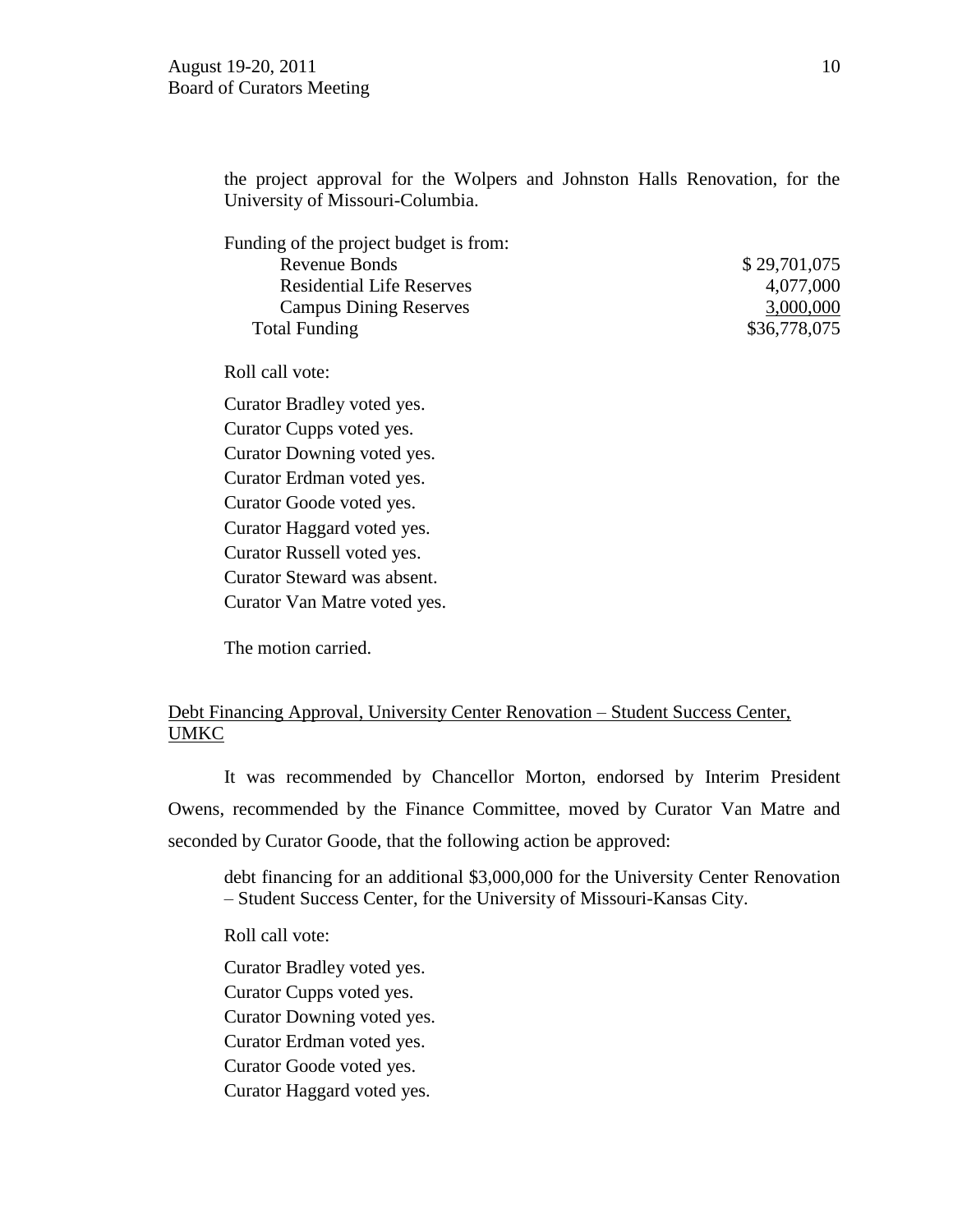Curator Russell voted yes. Curator Steward was absent. Curator Van Matre voted yes.

The motion carried.

#### A/E Approval, Geothermal Energy System Project, Missouri S & T

It was recommended by Chancellor Carney, endorsed by Interim President Owens, recommended by the Finance Committee, moved by Curator Van Matre and seconded by Curator Goode, that the following action be approved:

that the Vice President for Finance and Administration be authorized to employ the firm of McClure Engineering Company, Inc., St. Louis, Missouri, for design services for the Geothermal Energy System Project for Missouri University of Science and Technology, for a fee not to exceed \$1,530,000.

Funding of the project budget is from:

Revenue Bonds \$ 29,997,430 Campus Maintenance 3,000,000 Total Funding \$32,997,430

Roll call vote:

Curator Bradley voted yes. Curator Cupps voted yes. Curator Downing voted yes. Curator Erdman voted yes. Curator Goode voted yes. Curator Haggard voted yes. Curator Russell voted yes. Curator Steward was absent. Curator Van Matre voted yes.

The motion carried.

### Naming Opportunity, MU

It was recommended by Chancellor Deaton, endorsed by Interim President Owens, recommended by the Finance Committee, moved by Curator Van Matre and seconded by Curator Goode, that the following action be approved: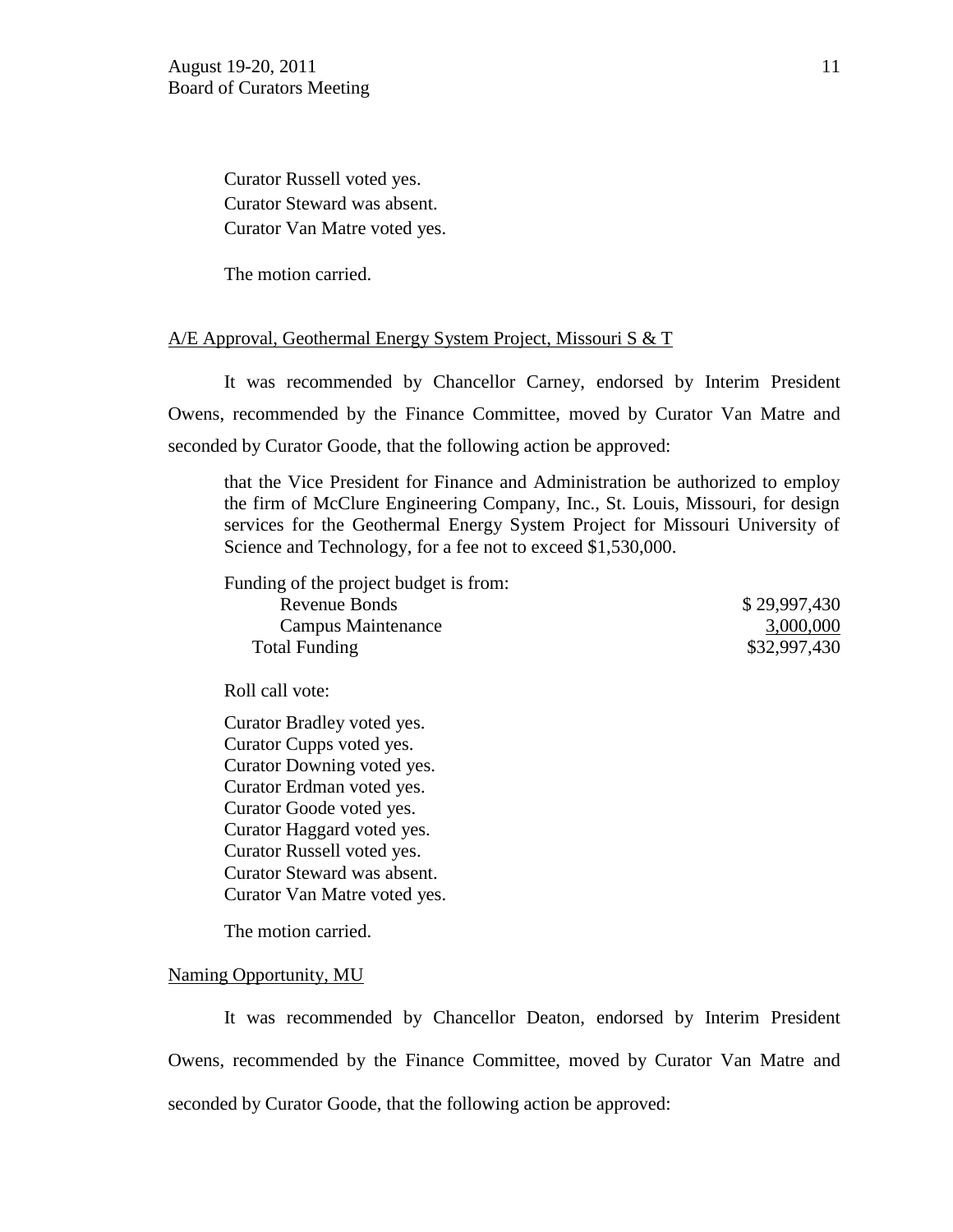that the University of Missouri-Columbia College of Agriculture, Food and Natural Resources" Delta Research Center in Portageville, Missouri be named the "T.E. "Jake" Fisher Delta Research Center."

Roll call vote:

Curator Bradley voted yes. Curator Cupps voted yes. Curator Downing voted yes. Curator Erdman voted yes. Curator Goode voted yes. Curator Haggard voted yes. Curator Russell voted yes. Curator Steward was absent. Curator Van Matre voted yes.

The motion carried.

#### Selection of Global Equity Managers, UM

It was recommended by Vice President Krawitz, endorsed by Interim President

Owens, recommended by the Finance Committee, moved by Curator Van Matre, and

seconded by Curator Goode, that the following action be approved:

that the Vice President for Finance and Administration be authorized to invest funds of the University of Missouri Retirement, Disability and Death Benefit Plan and the University of Missouri Balanced Pool in the following investment vehicles (amounts noted are approximate and will ultimately be finalized based on market conditions at time of transfers):

| Fund                              | <b>Retirement Plan</b> | <b>Endowment Fund</b> |
|-----------------------------------|------------------------|-----------------------|
| Ballie Gifford Global Alpha       | \$104 Million          | \$62 Million          |
| <b>MFS Global Equity</b>          | \$104 Million          | \$62 Million          |
| <b>Walter Scott Global Equity</b> | \$104 Million          | \$62 Million          |
| <b>Wellington Global Value</b>    | \$104 Million          | \$62 Million          |
| MSCI World Index Fund (BlackRock) | \$243 Million          | \$152 Million         |

Such investments will be funded by the termination of accounts with the following existing equity managers: Alliance (domestic equity), American Century (domestic equity), Mellon Capital Index Fund (domestic equity),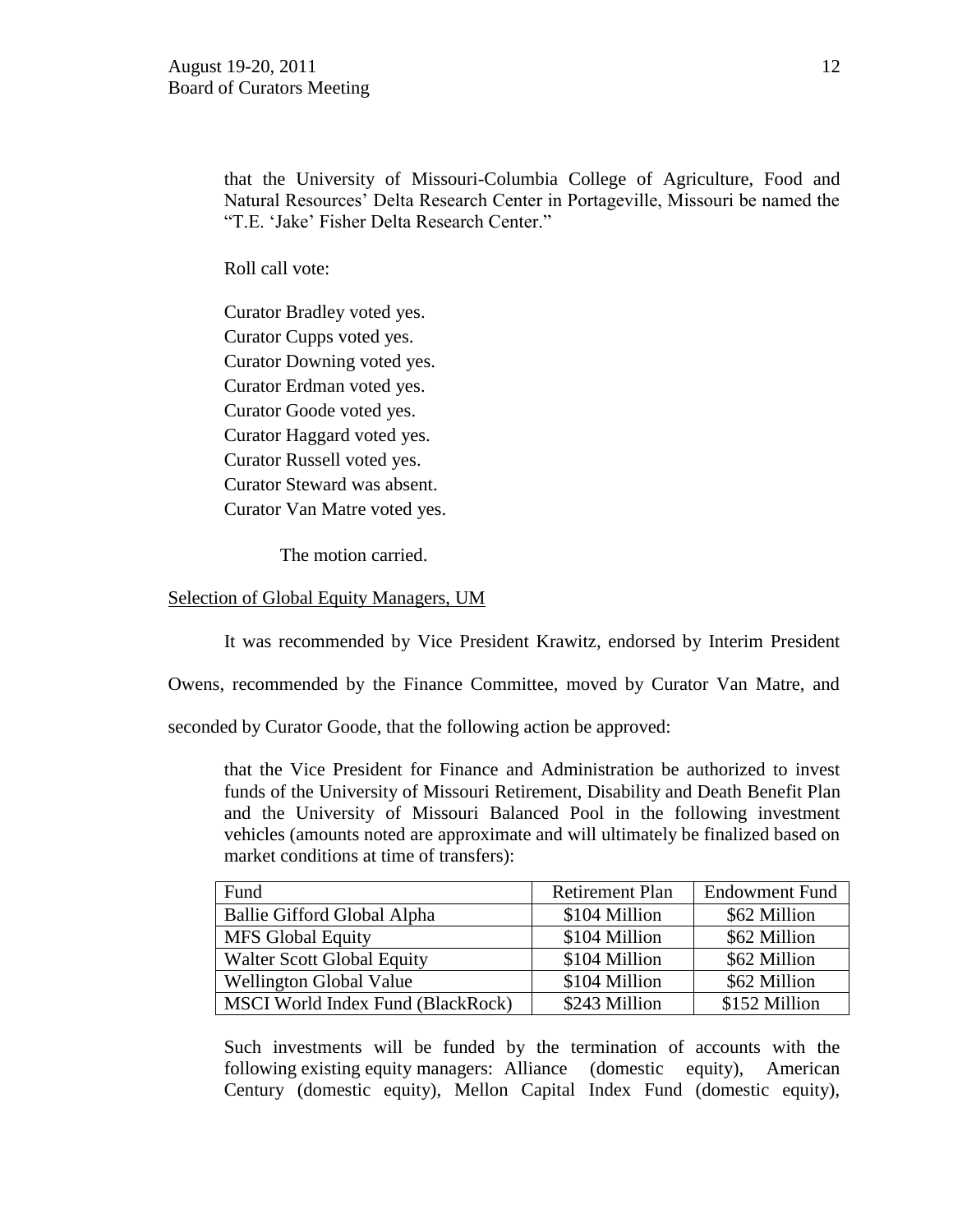Bernstein International (international equity), Capital Guardian International (international equity), and JP Morgan (international equity)

Agreements entered into by the University are subject to review and approval by

the Vice President for Finance and Administration and General Counsel.

Roll call vote:

Curator Bradley voted yes. Curator Cupps voted yes. Curator Downing voted yes. Curator Erdman voted yes. Curator Goode voted yes. Curator Haggard voted yes. Curator Russell voted yes. Curator Steward was absent. Curator Van Matre voted yes.

The motion carried.

## **General Business**

Good and Welfare

Draft October 2011 Board of Curators meeting agenda – no discussion (on file)

The public session of the Board of Curators meeting adjourned at 2:45 PM on Friday, August 19, 2011.

# **BOARD OF CURATORS MEETING – EXECUTIVE SESSION**

A meeting of the University of Missouri Board of Curators was reconvened in executive session at 3:00 P.M., on Friday, August 19, 2011, in the Harvest Room, Downtown Marriott Hotel, Kansas City Missouri, pursuant to public notice given of said meeting. Curator Warren K. Erdman, Chairman of the Board of Curators, presided over the meeting.

Present The Honorable David R. Bradley The Honorable Donald L. Cupps The Honorable Don M. Downing The Honorable Warren K. Erdman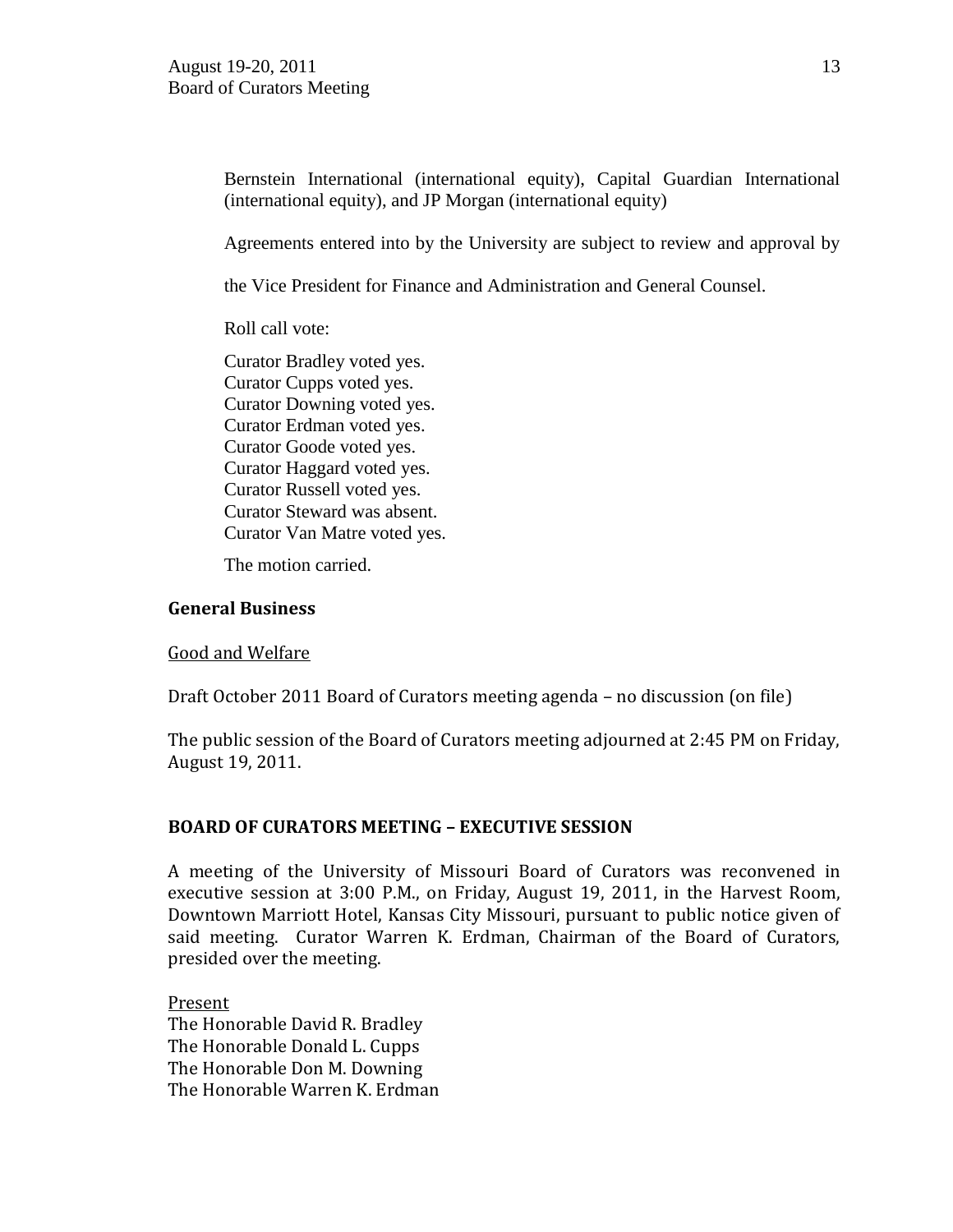The Honorable Wayne Goode The Honorable Judith G. Haggard The Honorable Craig A Van Matre

The Honorable Doug Russell and The Honorable David L. Steward were absent for the meeting.

### Also Present

Mr. Stephen J. Owens, Interim President, University of Missouri System Mr. Phillip J. Hoskins, Acting General Counsel Ms. Cindy S. Harmon, Secretary of the Board of Curators Miss Laura A. Confer, Student Representative to the Board of Curators Dr. John F. Carney, Chancellor, Missouri University of Science and Technology Dr. Brady J. Deaton, Chancellor, University of Missouri-Columbia Dr. Thomas F. George, Chancellor, University of Missouri-St. Louis Dr. Steven Graham, Senior Associate Vice President for Academic Affairs Ms. Natalie "Nikki" Krawitz, Vice President for Finance and Administration Mr. Leo E. Morton, Chancellor, University of Missouri-Kansas City Ms. Kathleen M. Miller, Chief of Staff Dr. Kent Wray, Provost, Missouri University of Sciences and Technology

Curators' Professorship: Professor Deepankar Medhi, University of Missouri-Kansas **City** 

It was recommended by Chancellor Leo E. Morton, endorsed by Interim President Stephen J. Owens, recommended by the Academic, Student and External Affairs Committee, moved by Curator Haggard, and seconded by Curator Downing, that the following action be approved:

that the action of the Board of Curators at its July 22, 2011 meeting appointing Professor Deepankar Medhi as a Curators' Teaching Professor was erroneous and is hereby rescinded; and that upon the recommendation of Chancellor Morton, the Provost, and the Department of Computer Science and Electrical Engineering, it is recommended that Professor Deepankar Medhi be named to the position University of Missouri Curators' Professorship, effective September 1, 2011. Professor Medhi will receive a \$10,000 annual stipend as long as he holds this position. \$5,000 will go to increased compensation (salary and benefits less applicable taxes) with the remaining \$5,000 available for professional expenses associated with his teaching, research, or creative activities. In accordance with Collected Rules and Regulations, 320.070, this appointment is for a period of five years which may be renewed at the discretion of the Chancellor.

Roll call vote of Board: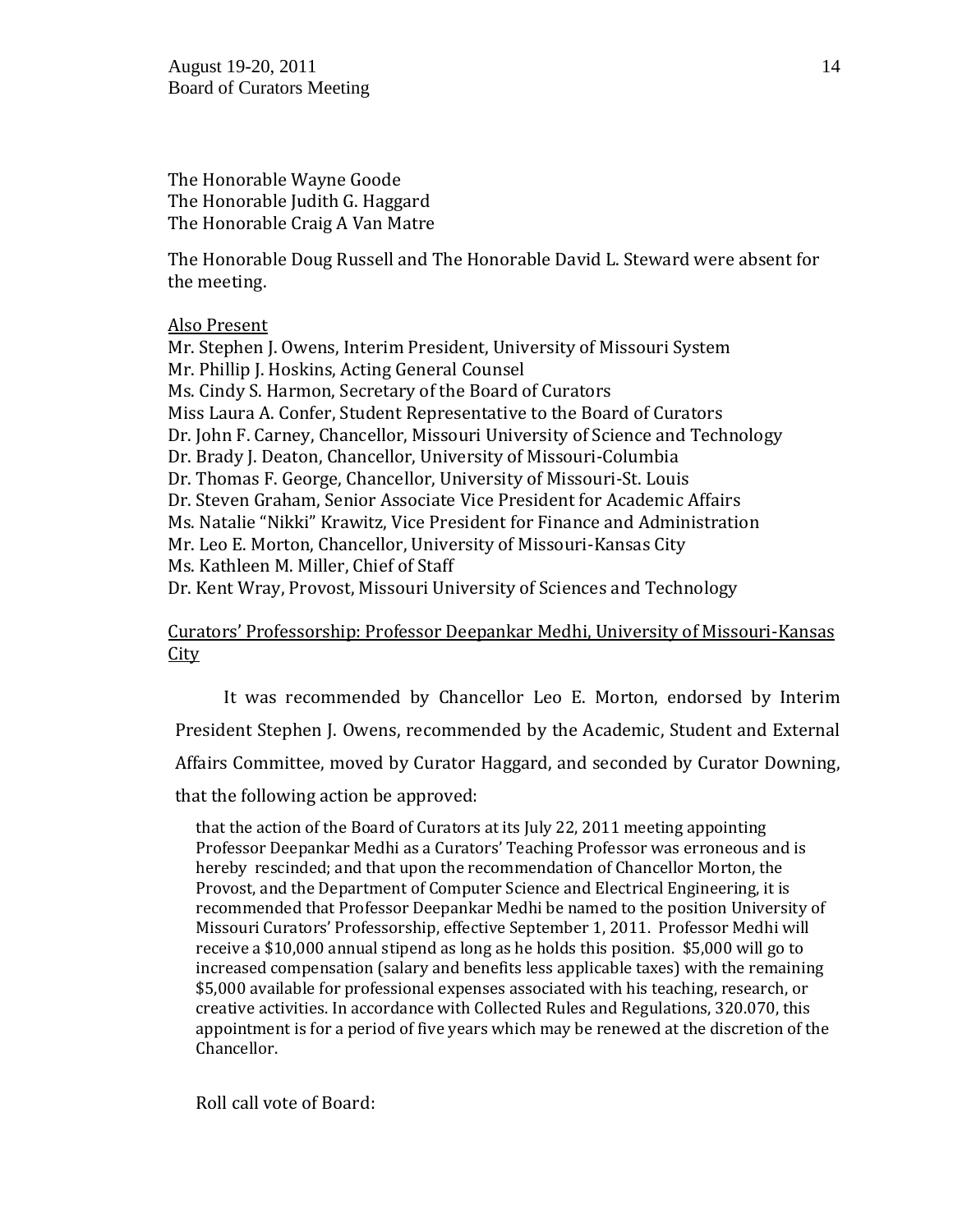Curator Bradley voted yes. Curator Cupps voted yes. Curator Downing voted yes. Curator Erdman was absent for vote. Curator Goode voted yes. Curator Haggard voted yes. Curator Russell was absent. Curator Steward was absent. Curator Van Matre voted yes.

The motion carried.

# Curators' Professorship: Professor Peter Casazza – University of Missouri – Columbia

It was recommended by Chancellor Brady Deaton, endorsed by Interim

President Stephen J. Owens, recommended by the Academic, Student and External

Affairs Committee, moved by Curator Haggard , and seconded by Curator Downing,

that the following action be approved:

that upon the recommendation of Chancellor Deaton, the Provost, and the Department of Mathematics, College of Arts and Science, it is recommended that Professor Peter Casazza be named to the position University of Missouri Curators' Professorship, effective September 2011. Professor Casazza will receive a \$10,000 annual stipend as long as he holds this position. \$5,000 will go to increased compensation (salary and benefits less applicable taxes) with the remaining \$5,000 available for professional expenses associated with his teaching, research, or creative activities. In accordance with Collected Rules and Regulations, 320.070, this appointment is for a period of five years which may be renewed at the discretion of the Chancellor.

Roll call vote of Board:

Curator Bradley voted yes. Curator Cupps voted yes. Curator Downing voted yes. Curator Erdman was absent for vote. Curator Goode voted yes. Curator Haggard voted yes. Curator Russell was absent.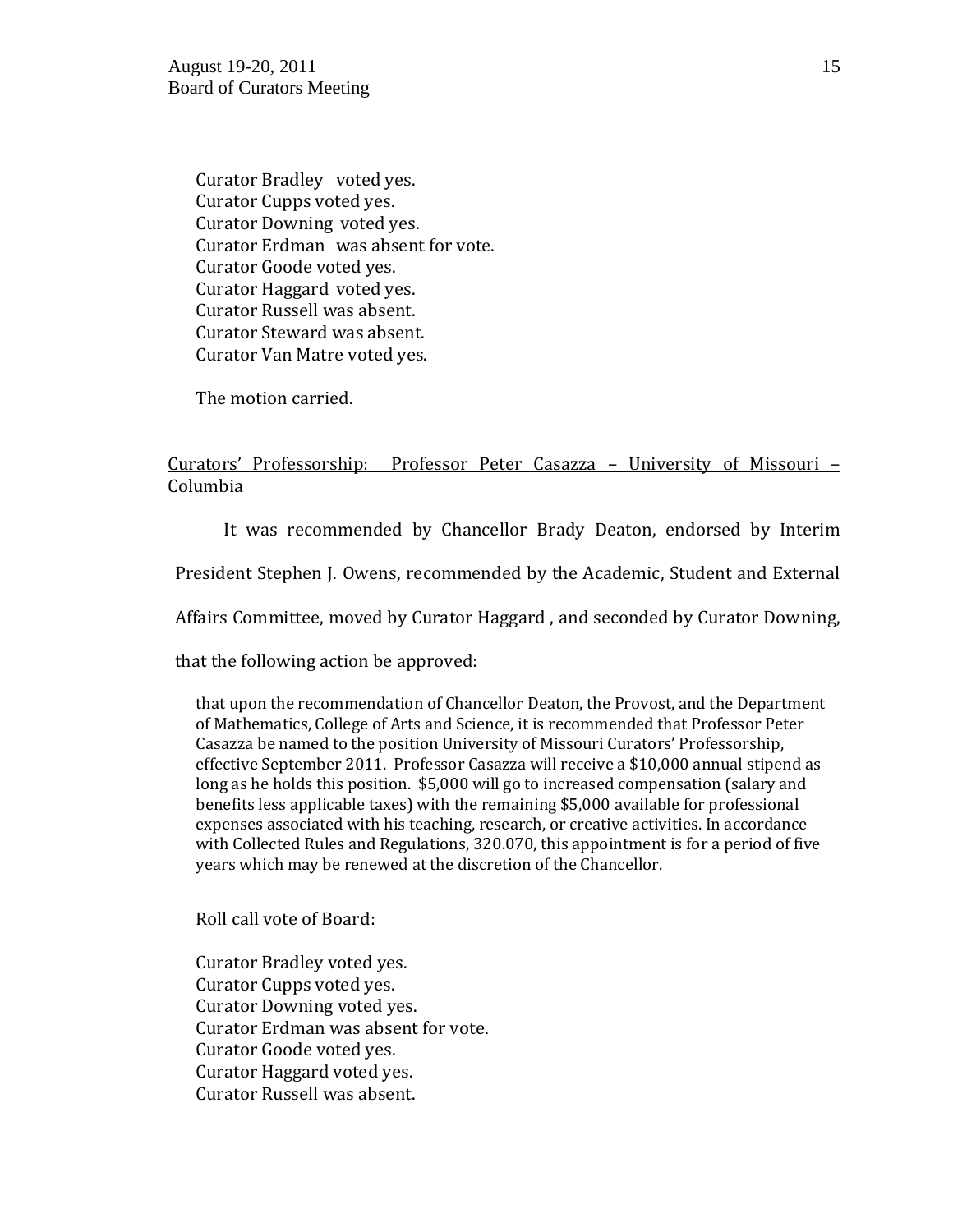Curator Steward was absent. Curator Van Matre voted yes.

The motion carried.

### Curators' Professorhip: Professor Barbara Reys – University of Missouri – Columbia

It was recommended by Chancellor Brady Deaton, endorsed by Interim

President Stephen J. Owens, recommended by the Academic, Student and External

Affairs Committee, moved by Curator Haggard, and seconded by Curator Downing,

### that the following action be approved:

that upon the recommendation of Chancellor Deaton, the Provost, and the Department of Learning, Teaching & Curriculum, College of Education, it is recommended that Professor Barbara Reys be named to the position University of Missouri Curators' Professorship, effective September 2011. Professor Reys will receive a \$10,000 annual stipend as long as she holds this position. \$5,000 will go to increased compensation (salary and benefits less applicable taxes) with the remaining \$5,000 available for professional expenses associated with her teaching, research, or creative activities. In accordance with Collected Rules and Regulations, 320.070, this appointment is for a period of five years which may be renewed at the discretion of the Chancellor.

Roll call vote of Board: Curator Bradley voted yes. Curator Cupps voted yes. Curator Downing voted yes. Curator Erdman was absent for vote. Curator Goode voted yes. Curator Haggard voted yes. Curator Russell was absent. Curator Steward was absent. Curator Van Matre voted yes.

The motion carried.

Curators' Professorship: Professor Jerry Taylor – University of Missouri – Columbia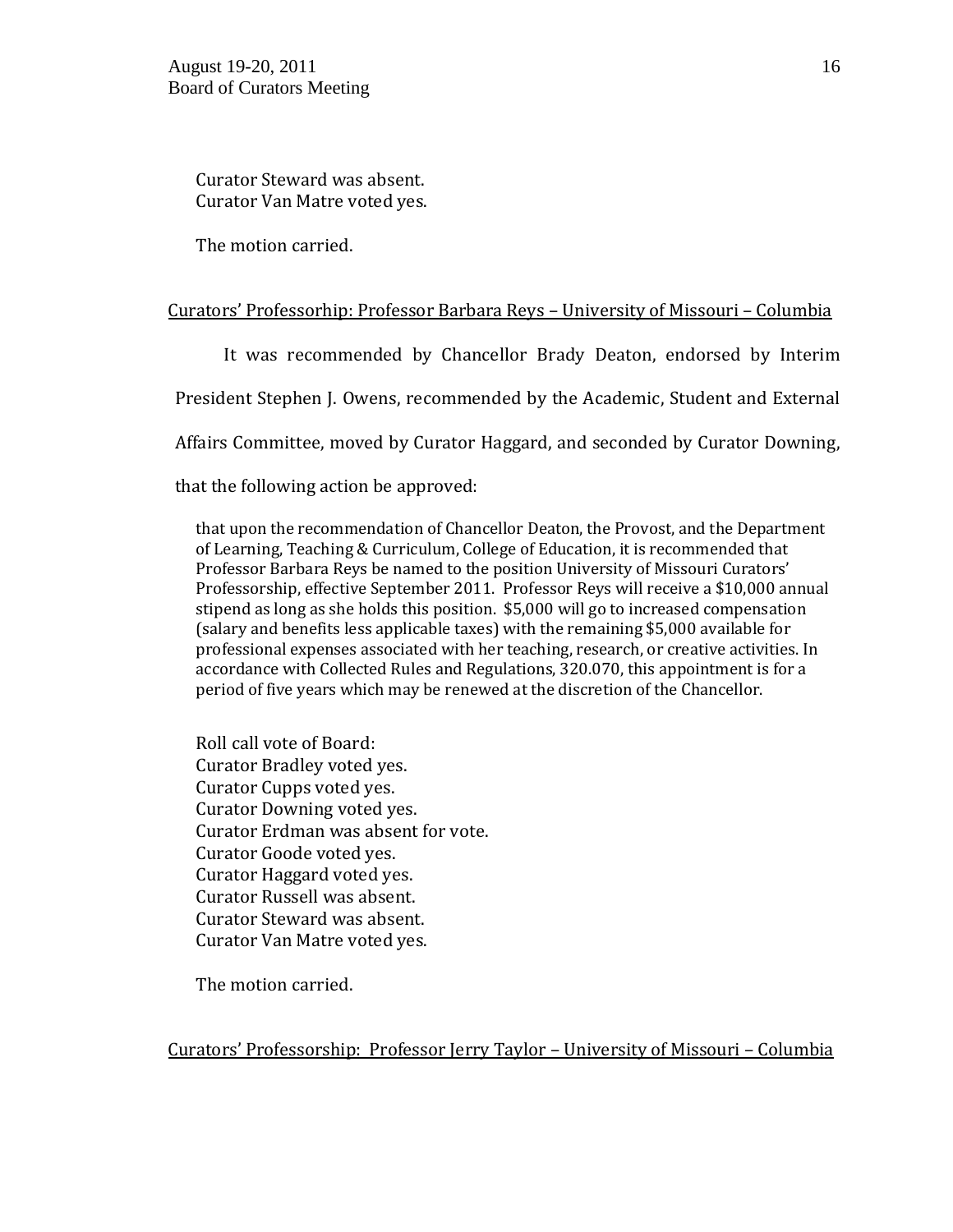It was recommended by Chancellor Brady Deaton, endorsed by Interim President Stephen J. Owens, recommended by the Academic, Student and External Affairs Committee, moved by Curator Haggard, and seconded by Curator Downing,

that the following action be approved:

that upon the recommendation of Chancellor Deaton, the Provost, and the Department of Animal Sciences, College of Agriculture, Food and Natural Resources, it is recommended that Professor Jerry Taylor be named to the position University of Missouri Curators' Professorship, effective September 2011. Professor Taylor will receive a \$10,000 annual stipend as long as he holds this position. \$5,000 will go to increased compensation (salary and benefits less applicable taxes) with the remaining \$5,000 available for professional expenses associated with his teaching, research, or creative activities. In accordance with Collected Rules and Regulations, 320.070, this appointment is for a period of five years which may be renewed at the discretion of the Chancellor.

Roll call vote of Board: Curator Bradley voted yes. Curator Cupps voted yes. Curator Downing voted yes. Curator Erdman was absent for vote. Curator Goode voted yes. Curator Haggard voted yes. Curator Russell was absent. Curator Steward was absent. Curator Van Matre voted yes.

The motion carried.

## Curators' Professorship: Professor Tim Trull – University of Missouri – Columbia

It was recommended by Chancellor Brady Deaton, endorsed by Interim President Stephen J. Owens, recommended by the Academic, Student and External Affairs Committee, moved by Curator Haggard, and seconded by Curator Downing,

that the following action be approved: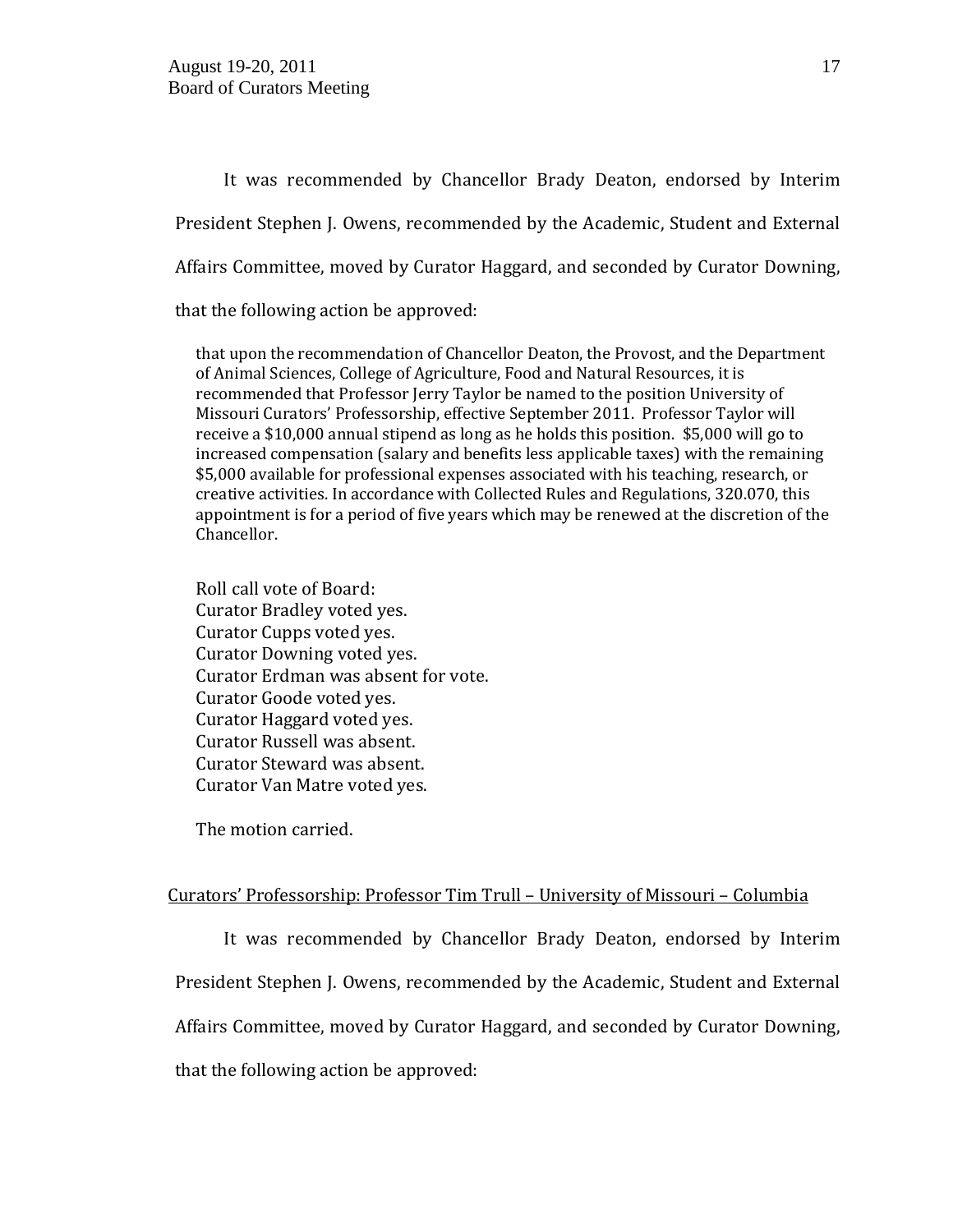that upon the recommendation of Chancellor Deaton, the Provost, and the Department of Psychological Sciences, College of Arts and Science, it is recommended that Professor Tim Trull be named to the position University of Missouri Curators' Professorship, effective September 2011. Professor Trull will receive a \$10,000 annual stipend as long as he holds this position. \$5,000 will go to increased compensation (salary and benefits less applicable taxes) with the remaining \$5,000 available for professional expenses associated with his teaching, research, or creative activities. In accordance with Collected Rules and Regulations, 320.070, this appointment is for a period of five years which may be renewed at the discretion of the Chancellor.

Roll call vote of Board: Curator Bradley voted yes. Curator Cupps voted yes. Curator Downing voted yes. Curator Erdman was absent for vote. Curator Goode voted yes. Curator Haggard voted yes. Curator Russell was absent. Curator Steward was absent. Curator Van Matre voted yes.

The motion carried.

## **Academic, Student and External Affairs Committee – Executive Session**

Information item only – no action taken by the Board.

The Executive Session of the Audit Committee was not held due to lack of time. This meeting will be rescheduled for a future date.

### **General Business**

### <sup>224</sup> UMKC Gift – Henry W. Bloch School of Management

It was recommended by Chancellor Morton, endorsed by Interim President

Owens, moved by Curator Bradley and seconded by Curator Haggard, that the following

action be approved:

that the Board of Curators has considered all relevant factors, including those specified in Section 70.060K of the Collected Rules and Regulations and being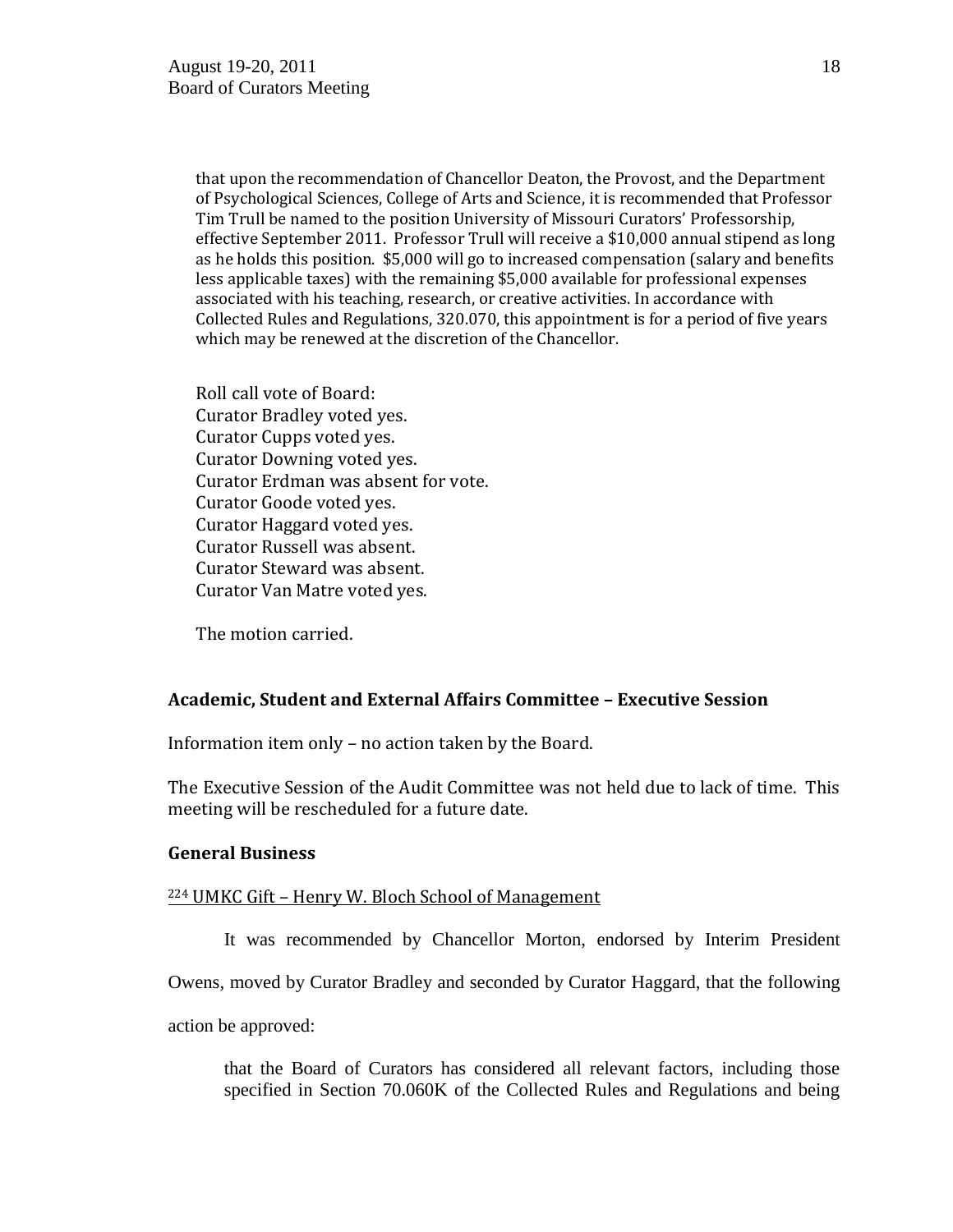satisfied that such considerations warrant dispensing with the competitive bidding and advertising requirements found in Section 70.060 of the Collected Rules and Regulations, hereby authorizes the Vice President for Finance and Administration be authorized to execute a gift agreement on behalf of The Curators of the University of Missouri on behalf of the University of Missouri – Kansas City with Henry W. Bloch for the funding of an addition to the Henry W. Bloch School of Management at the University of Missouri – Kansas City with the following terms, conditions and contingencies:

- A. An approximate \$7.0 million payment upon court approval of Mr. Bloch"s request to accelerate the termination of a Charitable Remainder Trust established in 1998;
- B. The establishment of a Charitable Lead Trust, to be effective upon the death of the donor, that would pay the University \$1.25 million annually for a total of \$25 million;
- C. The requirement that J.E. Dunn Construction Company be hired to serve as the general contractor;
- D. The building could potentially occupy all or part of the site of the current Chancellor"s residence; and
- E. Contingent upon the willingness of J.E. Dunn Construction Company to agree in writing to comply with the University"s standard construction terms and conditions and to perform such contractual obligations for a specified amount within the specified budget for the construction of the addition to the Henry W. Bloch School of Management at the University of Missouri-Kansas City.

Roll call vote:

Curator Bradley voted yes. Curator Cupps voted yes. Curator Downing voted yes. Curator Erdman voted yes. Curator Goode voted yes. Curator Haggard voted yes. Curator Russell was absent. Curator Steward was absent. Curator Van Matre voted yes.

The motion carried.

University President's Report to the Board of Curators on contracts and personnel – presented by Interim President Owens.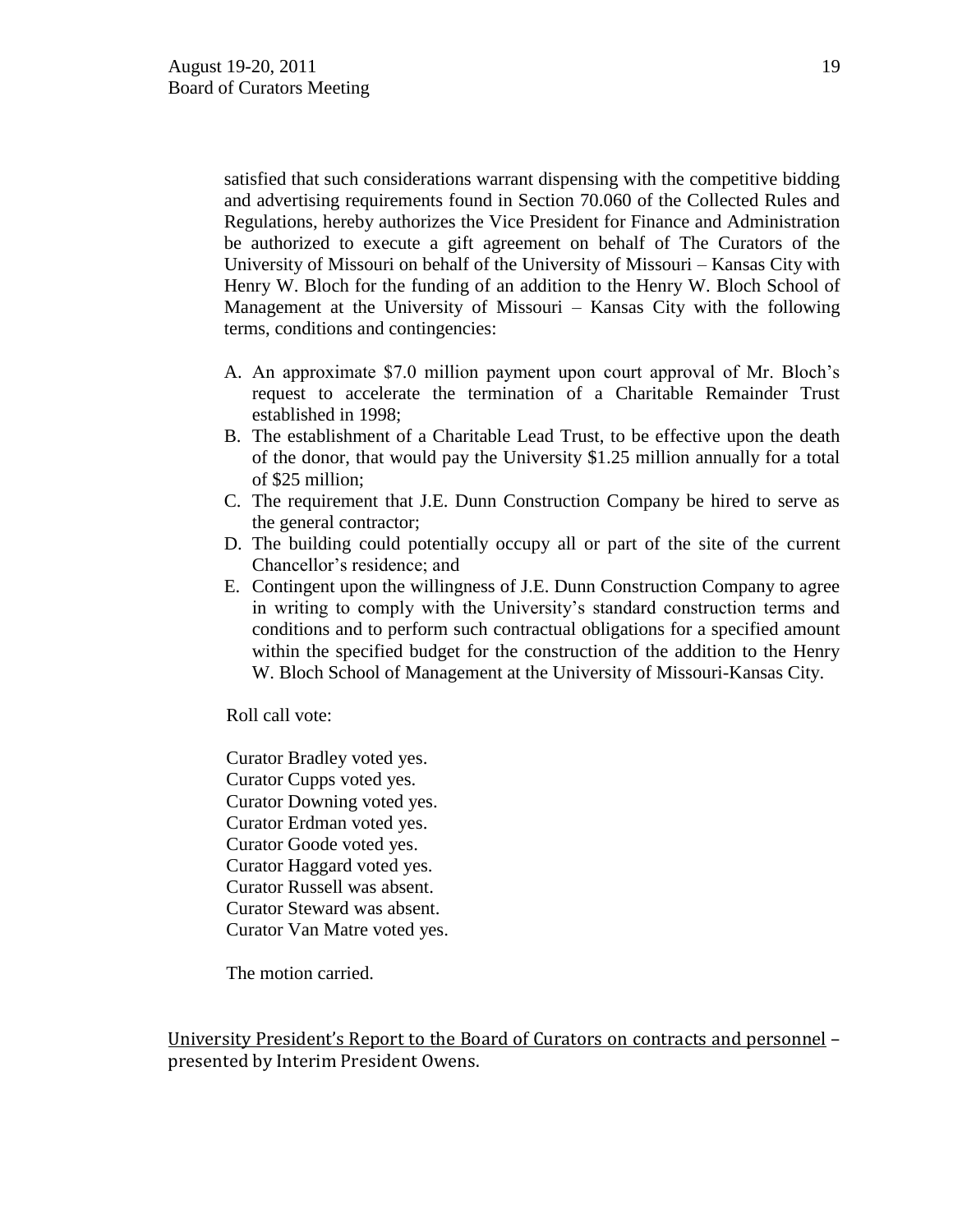# Approval of Appointment Letter for Employment of Interim Chancellor of Missouri University of Science and Technology, W. Kent Wray, Ph.D.

It was recommended by Interim President Owens, moved by Curator Downing

and seconded by Curator Goode, that the following be approved:

That Interim President Owens is authorized to enter into a Contract for Employment with W. Kent Wray, Ph.D. as the Interim Chancellor of Missouri University of Science and Technology (Missouri S & T) effective September 1, 2011 under the same or substantially similar terms as the Appointment Letter for Employment (as on file with minutes) and provided to the members of the Board of Curators.

Roll call vote of Board of Curators:

Curator Bradley voted yes. Curator Cupps voted yes. Curator Downing voted yes. Curator Erdman voted yes. Curator Goode voted yes. Curator Haggard voted yes. Curator Russell was absent. Curator Steward was absent. Curator Van Matre voted yes.

The motion carried.

It was moved by Curator Bradley and seconded by Curator Cupps, that the

meeting of the Board of Curators, August 19, 2011, shall be adjourned.

Roll call vote:

Curator Bradley voted yes. Curator Cupps voted yes. Curator Downing voted yes. Curator Erdman voted yes. Curator Goode voted yes. Curator Haggard voted yes. Curator Russell was absent. Curator Steward was absent.